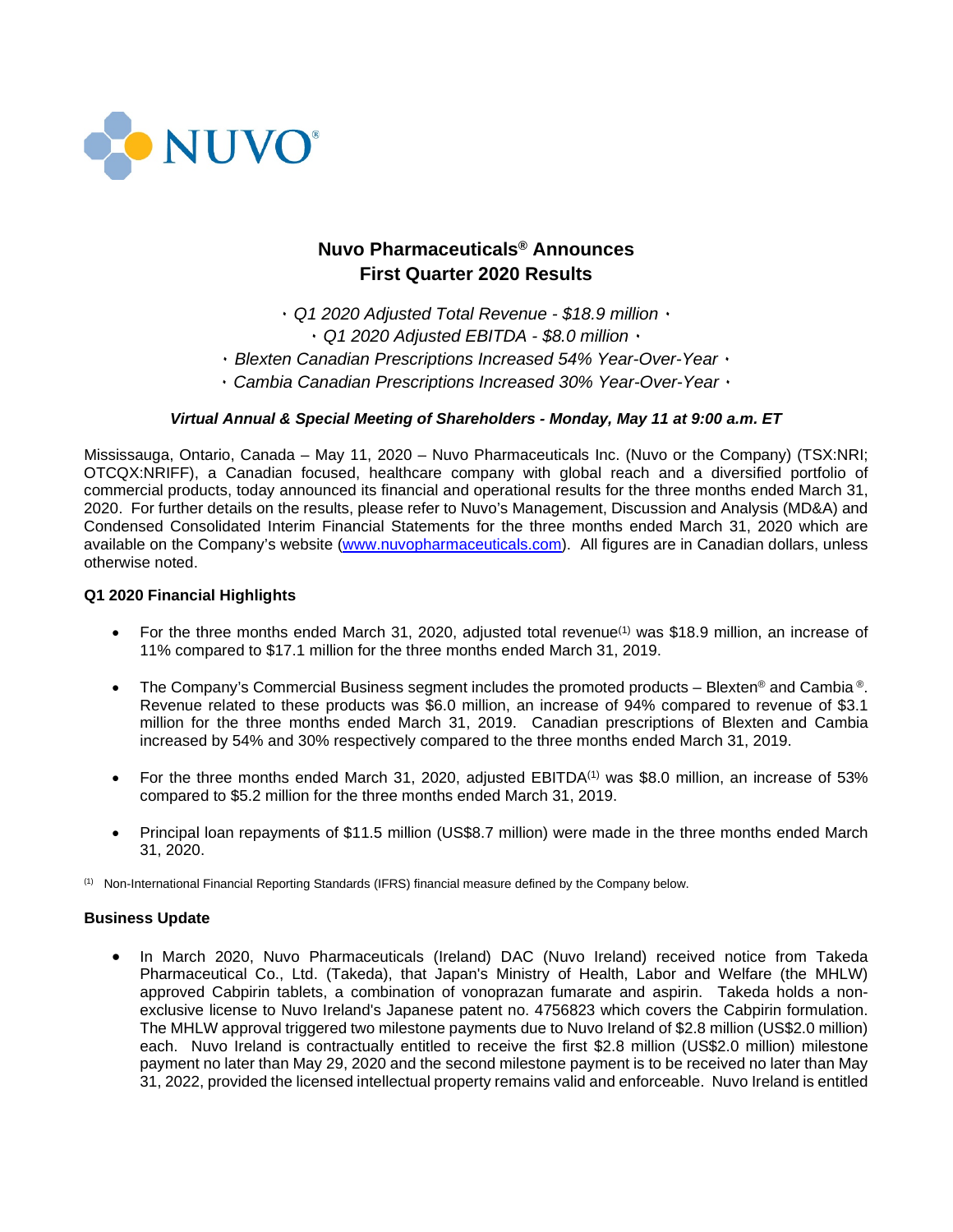to retain 50% of all royalty and milestone revenues generated from the Yosprala™ intellectual property with the remaining 50% to be paid to the estate of POZEN, Inc.

- In March 2020, Dr. Reddy's Laboratories Inc. (DRL) launched its generic version of Vimovo® in the United States. As a result of an entry of a generic version of Vimovo in the U.S., Nuvo Ireland's US\$7.5 million annual minimum royalty from its partner has ceased. The royalty rate for 2020 will be calculated as 10% of net U.S. sales of Vimovo, subject to certain step-down provisions upon achievement of generic market share thresholds.
- In February 2020, Aralez Pharmaceuticals Canada, Inc. (Aralez Canada) received a Notice of Compliance from Health Canada for Suvexx™ indicated for the acute treatment of migraine with or without aura in adults. Suvexx is a patent protected, fixed dose combination of naproxen sodium and sumatriptan. Aralez Canada anticipates launching Suvexx into the approximately \$130 million Canadian prescription acute migraine market in Q3 2020.
- In January 2020, the Company was informed by its licensee in Switzerland and Lichtenstein, Gebro Pharma AG (Gebro Pharma) that the marketing authorization for Pennsaid® 2% was issued by Swissmedic, the overseeing regulatory authority. Gebro Pharma is currently preparing for the commercial launch of Pennsaid 2% in Switzerland anticipated in Q4 2020.
- In January 2020, the Company repaid the outstanding balance of \$4.5 million (US\$3.5 million) of the original US\$6.0 million Bridge Loan (coupon interest rate of 12.5% per annum) to Deerfield Management Company, L.P. (Deerfield), ahead of its June 2020 maturity date. The Company also made a \$7.0 million (US\$5.2 million) principal payment applied to the Company's debt owed to Deerfield. Since January 1, 2020, the Company has repaid \$11.5 million (US\$8.7 million) of debt. The Company's remaining loans, aggregating a cash principal value of \$152.2 million (US\$107.3 million), carry coupon interest rates of 3.5% per annum.

"The COVID-19 pandemic has been the overriding focus of the world over the last couple of months. During this time, Nuvo continues to operate as an essential business. We have made necessary changes so we can continue to operate and supply our healthcare products to global partners, wholesalers, pharmacies, and ultimately patients, while ensuring our employees remain safe and healthy," said Jesse Ledger, Nuvo's President & CEO. "Despite the challenges presented by the COVID-19 pandemic, we are making progress in achieving a number of anticipated milestones in the second quarter, including the launch of Resultz in Germany and the submission of the Blexten pediatric dossier to Health Canada, and we continue to prepare for the Canadian commercial launches of Suvexx and Neovisc Plus and Neovisc One later this year. Furthermore, Blexten and Cambia continued their strong performance in the first quarter."

### **First Quarter 2020 Financial Results**

Total revenue is comprised of product sales, license revenue and contract revenue. Total revenue was \$24.4 million for the three months ended March 31, 2020 compared to \$14.6 million for the three months ended March 31, 2019. The significant increase in total revenue for the current quarter was the result of an increase in the Company's license revenue and product sales, partially offset by a decrease in contract revenue.

Adjusted total revenue increased to \$18.9 million for the three months ended March 31, 2020 compared to \$17.1 million for the three months ended March 31, 2019. The \$1.8 million increase in adjusted total revenue in the current quarter was primarily attributable to an increase of \$3.8 million of revenue contributed from the Commercial Business segment and an increase of \$0.4 from the Licensing and Royalty Business segment, partially offset by a \$2.5 million decrease in the Production and Service Business segment.

For the three months ended March 31, 2020, the increase in the Commercial Business segment revenue was a result of continued organic growth of its key promoted products, Blexten and Cambia, as well as an increase in sales through the latter part of the quarter as the COVID-19 pandemic progressed and wholesaler and pharmacy demand increased beyond traditional ordering patterns. The Company believes this increase in wholesaler and pharmacy demand has now ended and there will be a decline in demand before a return to more traditional buying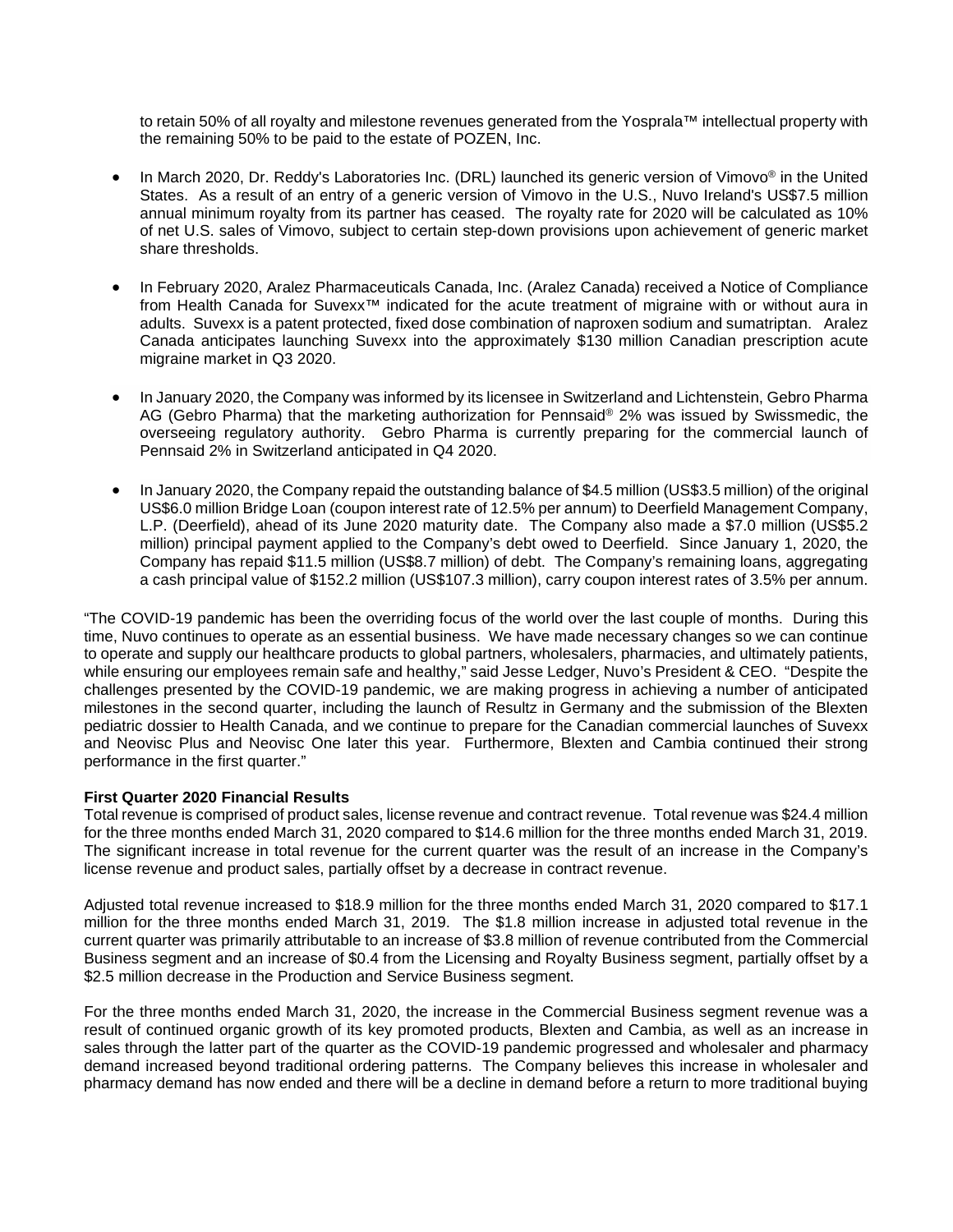patterns in subsequent quarters. The COVID-19 pandemic will impact the timing of revenue in future quarters and the Company will continue to monitor market dynamics accordingly. Also, adjusted total revenue increased due to a back order of a competing generic product of Fiorinal, which the Company does not anticipate continuing beyond the first quarter. These increases were partially offset by a decrease in the product sales included in the Production and Service Business segment, as a result of a decrease in the Company's Pennsaid product sales and the absence of contract revenue relating to transition services that were included in the three months ended March 31, 2019.

Adjusted EBITDA increased to \$8.0 million for the three months ended March 31, 2020 compared to \$5.2 million for the three months ended March 31, 2019. The increase in the current quarter was primarily attributable to the decrease of \$1.8 million in general and administrative (G&A) expenses and sales and marketing expenses (net of amortization), largely as a result of the June 2019 restructuring. Also contributing to the increase in adjusted EBITDA was the increase in gross profit of \$1.0 million (net of revenue recognized upon recognition of contract assets, amounts billed to customers for existing contract assets and inventory-step up expenses). This improvement in gross profit was due to an increase in gross margin on product sales and an increase in license revenue.

Gross profit on total revenue was \$18.9 million or 77% for the three months ended March 31, 2020 compared to a gross profit of \$9.0 million or 62% for the three months ended March 31, 2019. The increase in gross profit for the current quarter was primarily attributable to an increase in license revenue and gross margin on product sales.

### **Non-IFRS Financial Measures**

The Company discloses non-IFRS measures (such as adjusted total revenue, adjusted EBITDA and adjusted EBITDA per share) that do not have standardized meanings prescribed by IFRS. The Company believes that shareholders, investment analysts and other readers find such measures helpful in understanding the Company's financial performance and in interpreting the effect of the Aralez Transaction and the Deerfield Financing on the Company. Non-IFRS financial measures do not have any standardized meaning prescribed by IFRS and may not have been calculated in the same way as similarly named financial measures presented by other companies.

### **Adjusted Total Revenue**

The Company defines adjusted total revenue as total revenue, plus amounts billed to customers for existing contract assets, less revenue recognized upon recognition of a contract asset. Management believes adjusted total revenue is a useful supplemental measure to determine the Company's ability to generate cash from its customer contracts used to fund its operations.

The following is a summary of how adjusted total revenue is calculated:

|                                                          | <b>Three Months ended</b><br>March 31, 2020 | Three Months ended<br>March 31, 2019 |
|----------------------------------------------------------|---------------------------------------------|--------------------------------------|
| in thousands                                             |                                             |                                      |
| <b>Total revenue</b>                                     | 24,361                                      | 14,550                               |
| Add:                                                     |                                             |                                      |
| Amounts billed to customers for existing contract assets | 48                                          | 2,562                                |
| Deduct:                                                  |                                             |                                      |
| Revenue recognized upon recognition of a contract asset  | (5, 496)                                    |                                      |
| <b>Adjusted total revenue</b>                            | 18,913                                      | 17,112                               |

## **Adjusted EBITDA**

EBITDA refers to net income (loss) determined in accordance with IFRS, before depreciation and amortization, net interest expense (income) and income tax expense (recovery). The Company defines adjusted EBITDA as net income before net interest expense (income), depreciation and amortization and income tax expense (recovery) (EBITDA), plus amounts billed to customers for existing contract assets, inventory step-up expenses, stock-based compensation expense, Other Expenses (Income), less revenue recognized upon recognition of a contract asset and other income. Management believes adjusted EBITDA is a useful supplemental measure to determine the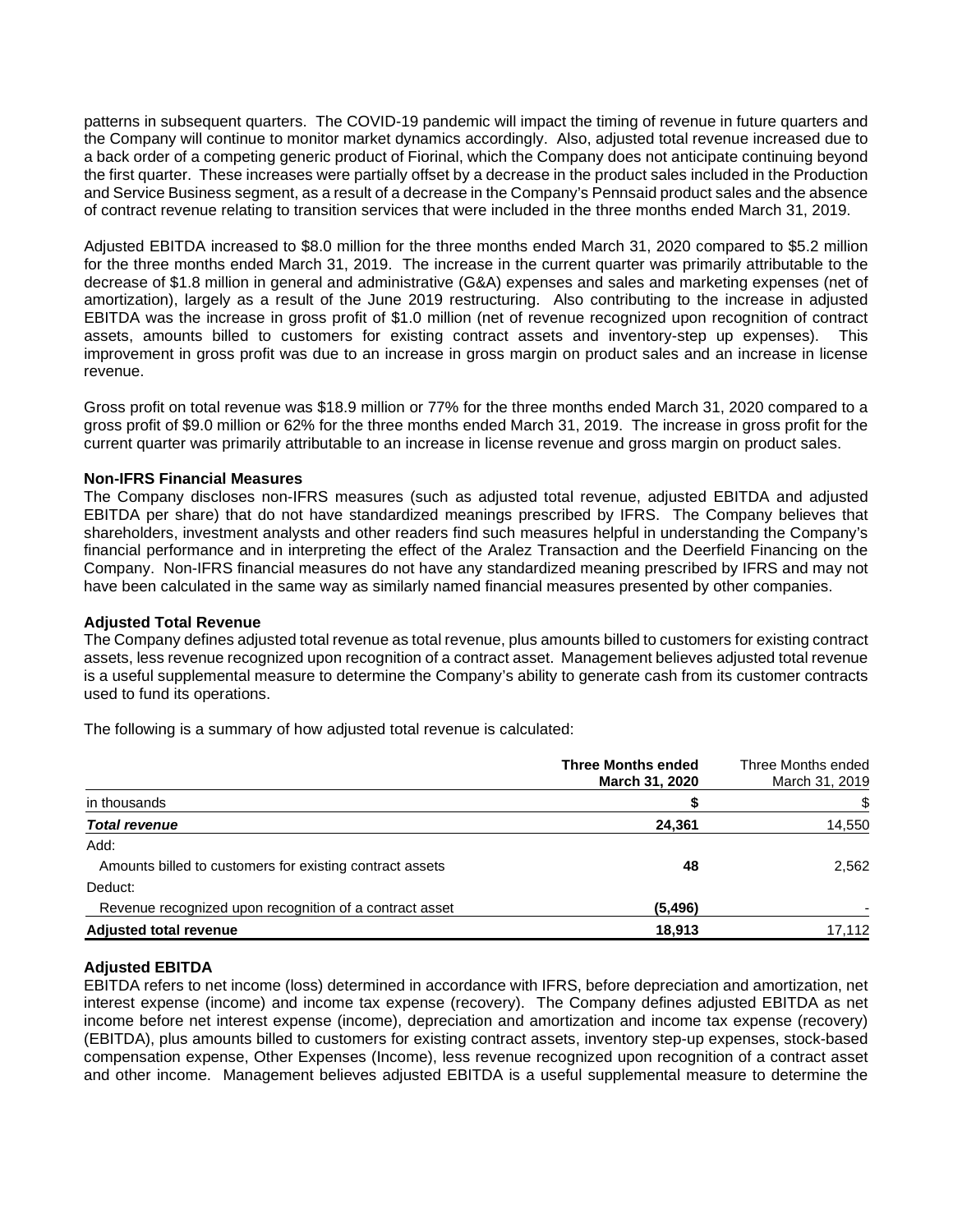Company's ability to generate cash available for working capital, capital expenditures, debt repayments, interest expense and income taxes.

The following is a summary of how EBITDA and adjusted EBITDA are calculated:

|                                                               | <b>Three Months ended</b><br>March 31, 2020 | Three Months ended<br>March 31, 2019 |
|---------------------------------------------------------------|---------------------------------------------|--------------------------------------|
| in thousands                                                  | \$                                          | \$                                   |
| Net income (loss)                                             | 3,083                                       | (7, 404)                             |
| Add back:                                                     |                                             |                                      |
| Income tax expense                                            | 1,382                                       | 54                                   |
| Net interest expense                                          | 3,100                                       | 1,930                                |
| Depreciation and amortization                                 | 2,349                                       | 2,434                                |
| <b>EBITDA</b>                                                 | 9,914                                       | (2,986)                              |
| Add back:                                                     |                                             |                                      |
| Amounts billed to customers for existing contract assets      | 48                                          | 2,562                                |
| Stock-based compensation                                      | 105                                         | 126                                  |
| Deduct:                                                       |                                             |                                      |
| Revenue recognized upon recognition of a contract asset       | (5, 496)                                    |                                      |
| Other Expenses (Income):                                      |                                             |                                      |
| Change in fair value of derivative liabilities <sup>(1)</sup> | 2,417                                       | 5,213                                |
| Change in fair value of contingent and variable consideration | 2,129                                       | 72                                   |
| Loss on disposal of fixed assets                              | 186                                         |                                      |
| Foreign currency gain                                         | (115)                                       | (978)                                |
| Inventory step-up                                             | 362                                         | 1,215                                |
| Other gains                                                   | (1, 560)                                    |                                      |
| <b>Adjusted EBITDA</b>                                        | 7,990                                       | 5,224                                |

(1) As a result of the increase in the share price in the current quarter, combined with an increase in the risk-adjusted discount rate and an increase in the volatility, the value of the Company's derivative liabilities increased and the Company recognized a net non-cash \$2.4 million loss on the change in fair value of derivative liabilities for the three months ended March 31, 2020.

### **Virtual Annual and Special Meeting of Shareholders**

Due to the coronavirus pandemic, Nuvo's 2020 Annual and Special Meeting of Shareholders (Meeting) will be held as an online meeting only. The Meeting will take place on Monday, May 11, 2020 (today) at 9:00 a.m. Registered shareholders can attend the Meeting online, vote shares electronically and submit questions during the Meeting. You will need to have your 16-digit Control Number (the Control Number) to participate in the Meeting. If you are a shareholder and do not have a Control Number or if you are not a Nuvo shareholder, you can attend the Meeting as a guest, but you will not be able to vote at the Meeting. Shareholders can vote by proxy in advance of the Meeting as in prior years or online during the Meeting.

The link to participate in the Meeting is: [http://www.virtualshareholdermeeting.com/NRIFF2020.](http://www.virtualshareholdermeeting.com/NRIFF2020) If a participant experiences any technical difficulties during the Meeting, they may call 1-800-586-1548 (Canada and US) or 1-303- 562-9288 (International) for assistance.

#### **About Nuvo Pharmaceuticals Inc**

Nuvo (TSX: NRI; OTCQX: NRIFF) is a Canadian focused, healthcare company with global reach and a diversified portfolio of commercial products. The Company targets several therapeutic areas, including pain, allergy and dermatology. The Company's strategy is to in-license and acquire growth-oriented, complementary products for Canadian and international markets. Nuvo's head office is located in Mississauga, Ontario, Canada, the international operations are located in Dublin, Ireland and its manufacturing facility is located in Varennes, Québec,